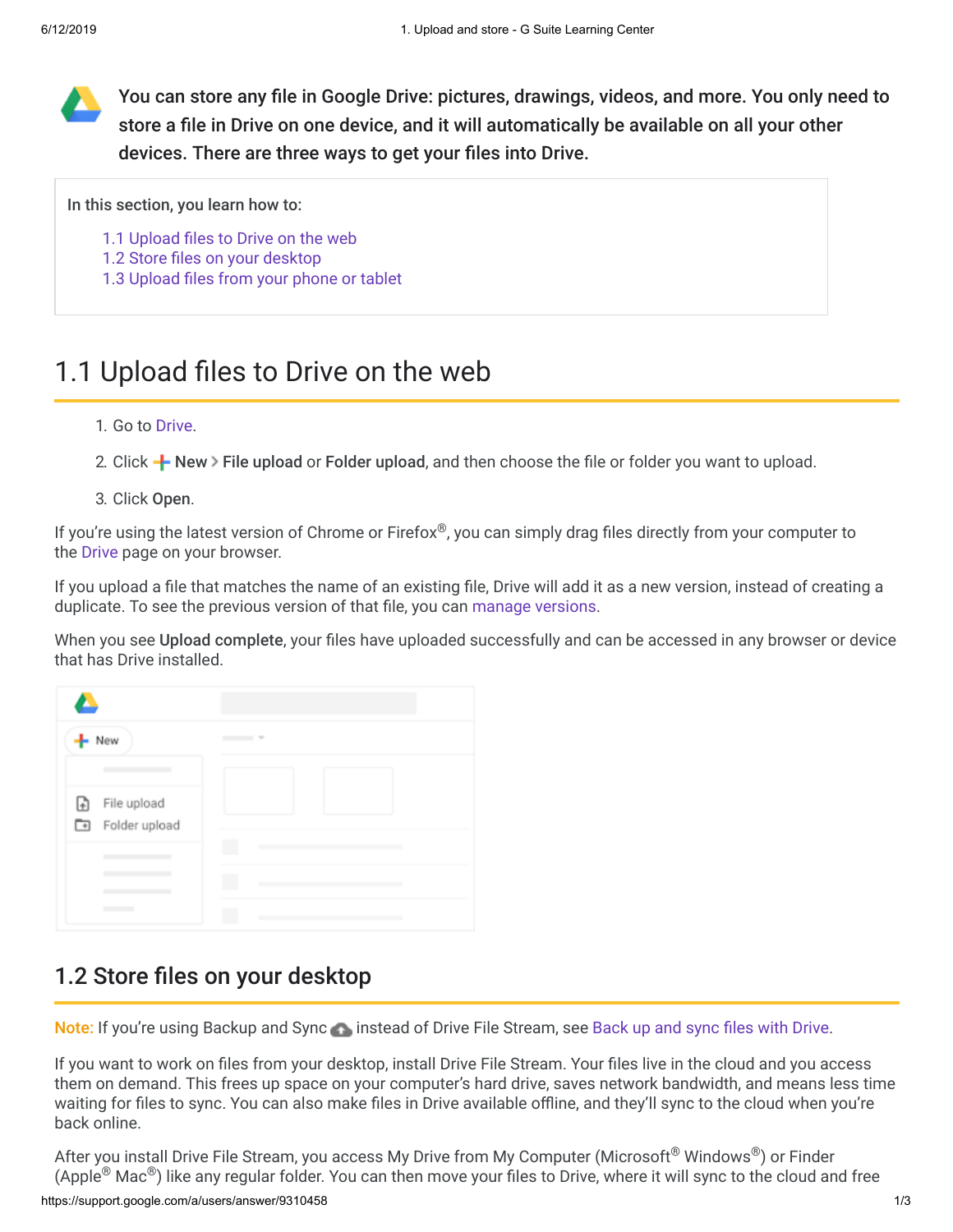up your computer space.

(If you decide later to uninstall Drive File Stream, your Drive files won't be affected. They can still be accessed from Drive on the web.)

Drive File Stream is only available if your [G Suite administrator](https://support.google.com/a/answer/6208960) has turned it on for your organization or team.

#### Install Drive File Stream:

- 1. On your computer, follow the installation instructions in the [Drive Help Center.](https://support.google.com/drive/answer/7329379) Then you'll see Drive File Stream  $\sum$  at the bottom right on Windows or at the top right on Mac.
- 2. Click Drive File Stream **.**
- 3. To access your Drive files and folders, click Open Drive Folder **1.**

When you install Drive File Stream on your computer, it creates a drive in My Computer or a device in Finder named Drive. All your Drive files appear here.



### Move files to a folder:

- 1. Decide which files you want to store in Drive.
- 2. (Optional) Organize the files in folders the way you want them to appear in Drive.
- 3. Click Drive File Stream **2.**
- 4. Click Open Drive Folder
- 5. Move the files and folders into a folder. From now on, these files exist in the Drive folder and are synchronized with other devices that also have Drive installed.

If your internet connection breaks or you need to go offline in the middle of a sync, Drive File Stream picks up where it left off when you're back online.

### Pause syncing:

- 1. Click Drive File Stream  $\blacksquare$ .
- 2. Click More  $\frac{1}{2}$  > Pause Syncing.

When paused, Drive File Stream won't upload local changes to Drive, and new versions of files made available offline won't be downloaded. Click Resume Syncing to start sync back up.